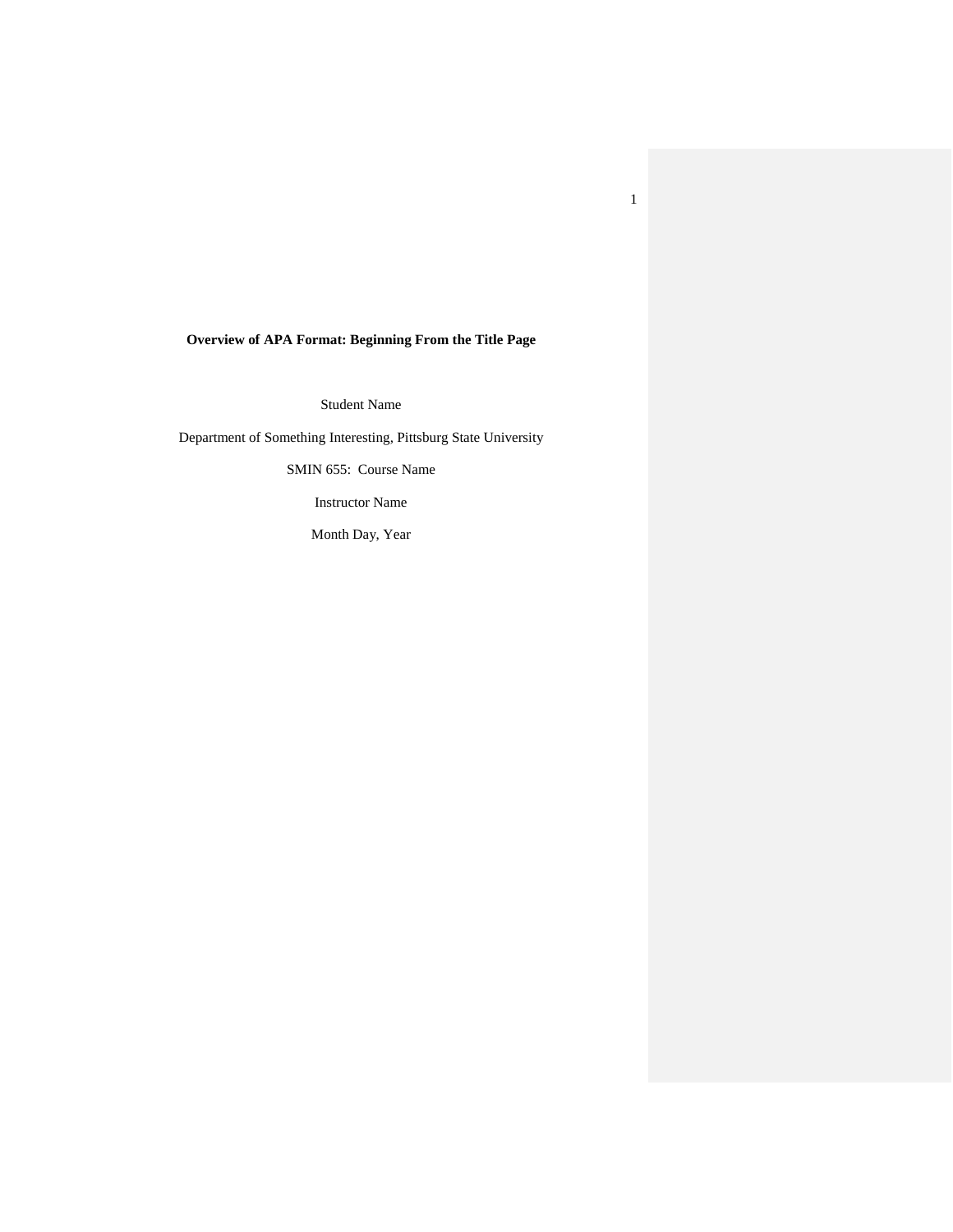#### **Overview of APA Format: Beginning From the Title Page**

**Page Formatting**

**Abstract Page** The abstract should start on a new page immediately after the title page. It starts with the word "Abstract" centered at the top of the page. Think of an abstract as a highly condensed summary of your entire paper. The abstract is not indented in APA format, but it is indented for the DNP project and for a PSU thesis An abstract should be between 150-250 words.

**First Page** The first page of the paper should begin on a new page. The title of the paper should be in bold and centered at the top of the page. Begin the first paragraph of the paper immediately below the title. Unless your instructor says otherwise, the introduction does not get a section header.

**Page numbers** Page numbers should be placed in the top margin on the righthand side, .5" from the top of the page.

**Line spacing** Unless your instructor says otherwise, the entire paper should be doublespaced, including the references list. Use the line spacing tool to remove extra blank space before and after paragraphs. Don't include an extra blank line before or after section headers.

**References list** The references list begins on a new page immediately after your paper. The word References should be in bold and centered at the top of the page.

**Appendix/ Appendices** Use an appendix (or multiple appendices) for ancillary information (that is, information that is important enough to be included but that doesn't actually belong as part of your paper). The appendix section begins on a separate page after the references list. Each appendix begins with the word Appendix in bold and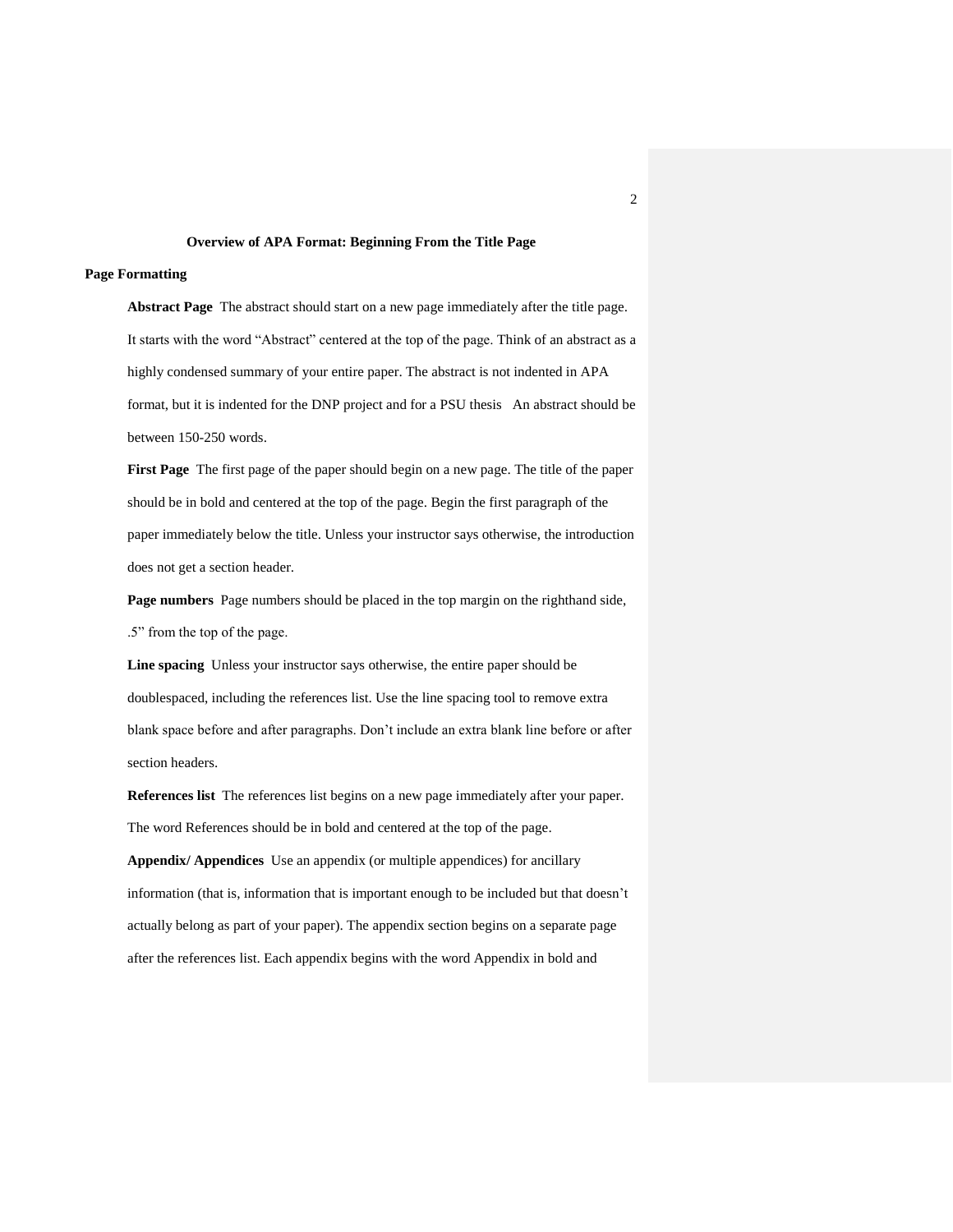centered at the top of the page with a new letter (A, B, C, etc) for each new appendix. On the line below the word Appendix, add a description of the content in plain text. **Headings** APA papers use the heading system to break up the paper into identifiable parts/sections. There are five levels of headings, outlined below.

# **Heading One (Centered on the page)**

# **Heading Two**

# *Heading Three*

**Heading Four**

*Heading Five*

**Tables** The table number appears above the table title and body in bold. The title appears

below the table number, with a double-spaced line between the table and the title.

Capitalize the table title in typical title case, and make it italicized. Below the table you

can include a note that briefly describes the important components of the table.

### **Table 1**

#### *Results for Experiment One*

|                  | Wood            |      |
|------------------|-----------------|------|
| <b>Woodchuck</b> | chucked (in kg) | 96   |
| i.               | 423.9           | 94.2 |
| 7                | 373.0           | 82.9 |
| 4.               | 347.0           | 77.1 |
| ò.               | 411.3           | 91.4 |

wore, each within woodcritics received a sor-sg woodpie.<br>Woodchucks 3 and 5 were removed from the analysis because<br>they would not chuck wood.

*Note:* The findings indicate that there is a significant difference between variable one and two.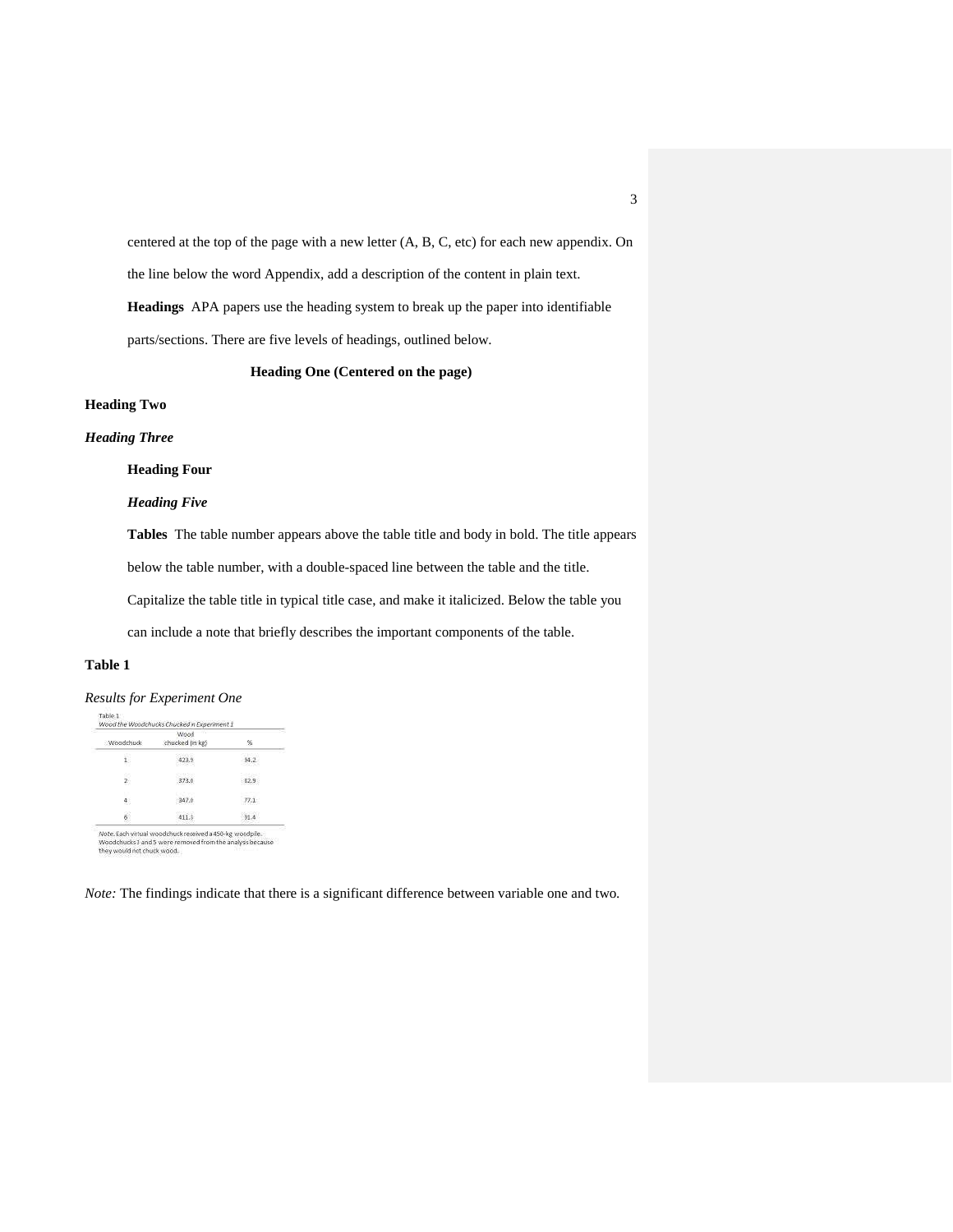**Figures** The figure number is placed above the figure in bold. The title appears below the number, similar to tables. Capitalize the title in title case and italicize. The image must be clear and legible. If it is not an original image, the figure's reference goes directly below the image as a note.

# **Figure 1**

*Illustration of HET's Branching Structure*



# **In-Text Citations**

(Author's last name, year of publication)

When two authors (Jones  $& Smith, #$ )

When more than two authors (Jones et al., #)

When no date is available (Jones, n.d.)

Include page numbers after the date when using a direct quotation (Jones, 2020, p. 20).

When there is no author:

Cite using the name of the work. Titles of books and reports are italicized; titles of articles, chapters, and web pages are in quotation marks. ("APA Manual," 2022) (*The Hunger Games,* 2009).

#### Citing Block Quotes

When the direct quote is more than 40 words, start the quotation on a new line, in the same place you would begin a new paragraph. Type the entire quotation on the new margin, and indent the first line of any subsequent paragraph within the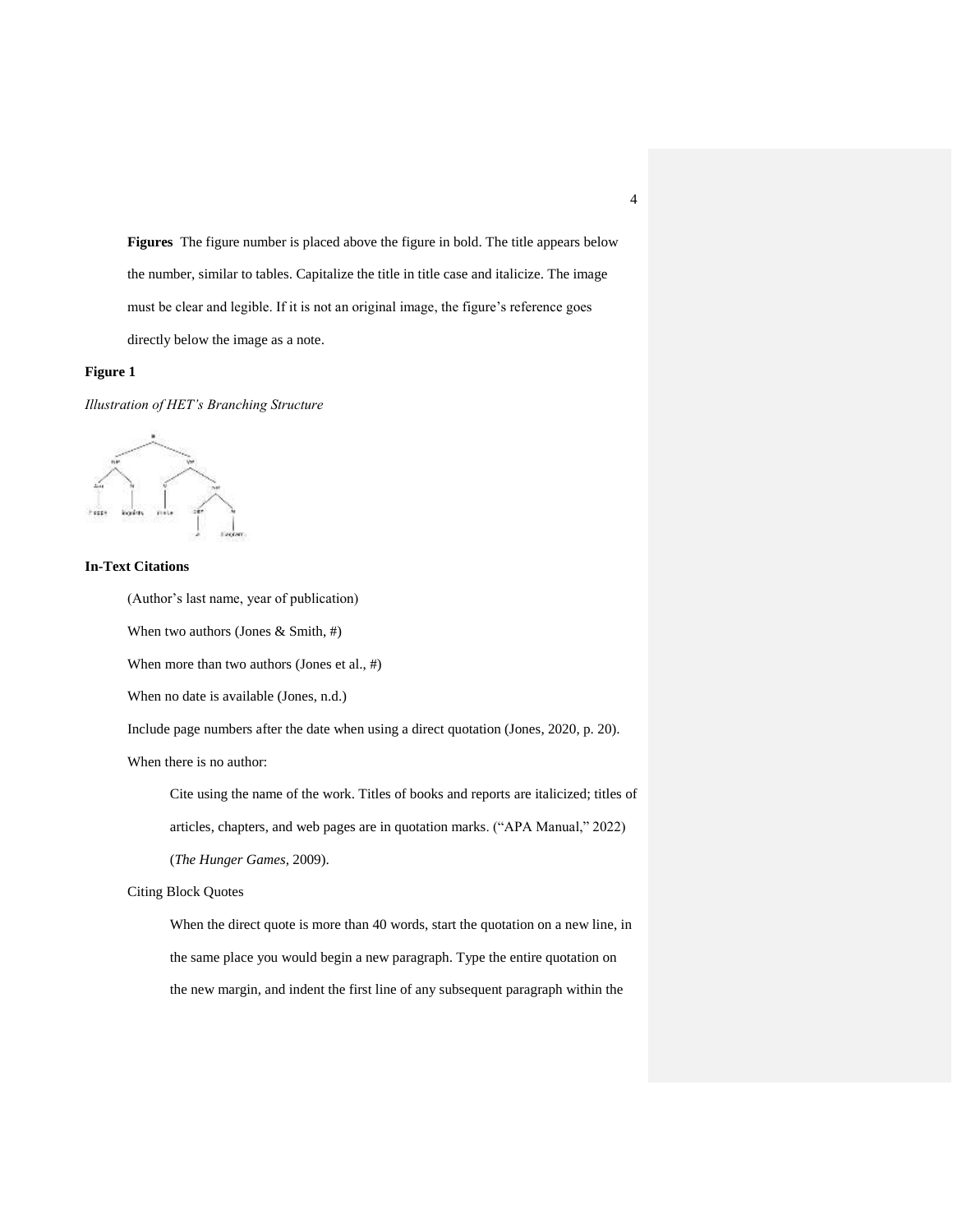quotation 1/2 inch from the new margin. Maintain double-spacing throughout.

The parenthetical citation should come after the closing punctuation mark.

Different ways to insert the citation:

At the end of the summarized, paraphrased sentence:

In 1998, roughly 20% of college students had ADHD (Smith, 1999).

At the beginning of the sentence (called an attribution phrase):

According to Smith (1999), approximately 20% of college students had ADHD in 1998.

#### **References**:

Hanging Indent: The opposite of a first line indent, 0.5 inches for everything past the

first line of a reference.

# Book Reference:

Author, A. A. (Year of publication). *Title of work: Capital letter also for subtitle.*

Publisher Name. DOI (if available)

# Journal Reference:

Author, A. A., Author, B. B., & Author, C. C. (Year). Title of article. *Title of* 

*Periodical*, *volume number*(issue number), pages.

<https://doi.org/xx.xxx/yyyy>

(If no DOI and source is electronic, include URL)

The title of the article doesn't follow title capitalization. Only the first word will

be capital, along with proper nouns, and words following a dash or colon.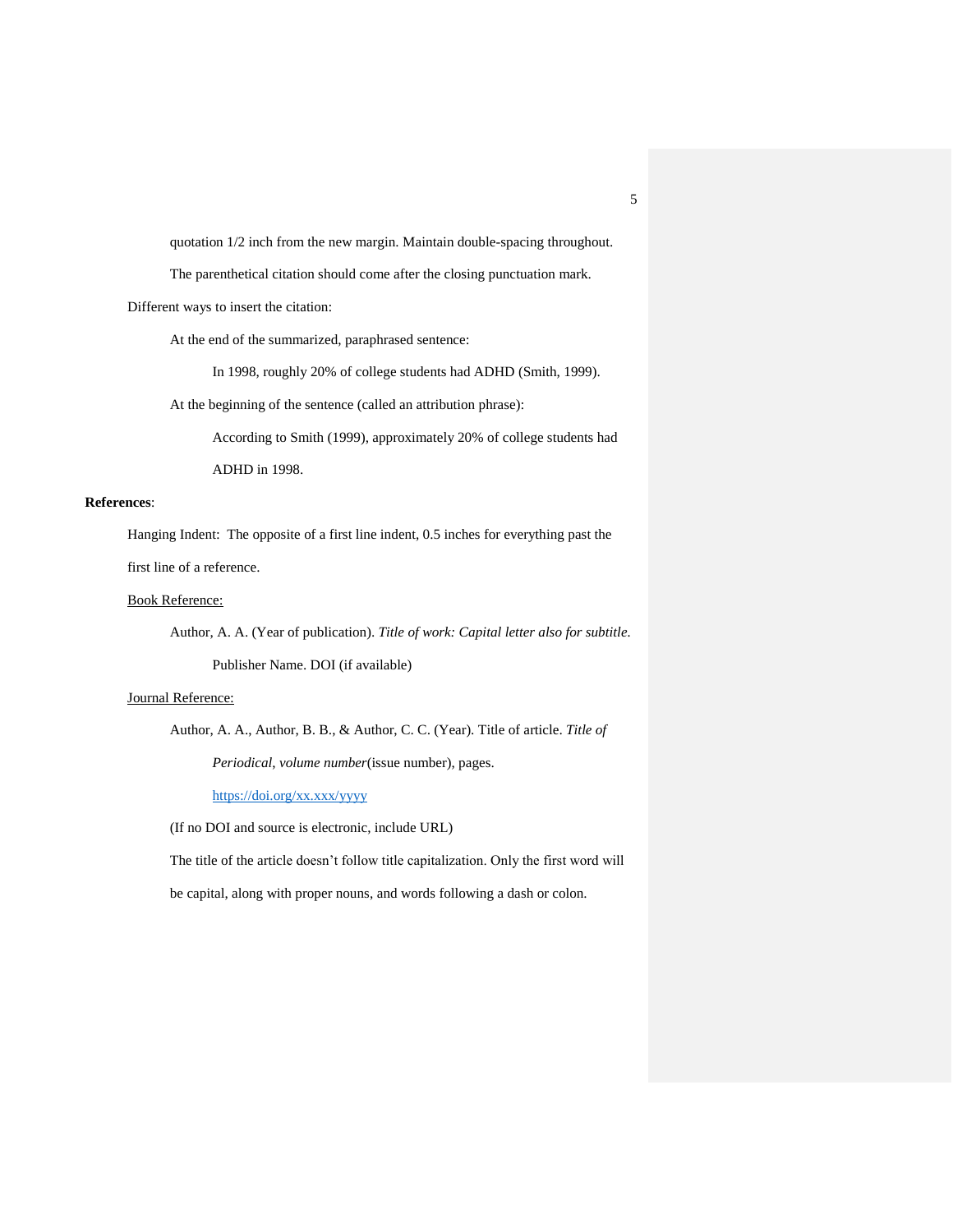### Electronic Sources:

Lastname, F. M (or group name). (Year, Month Date). *Title of page*. Site name. URL

#### Figures

Figure references go below the figure as a note.

If image is taken from a website, follow this format:

*Note:* From Title of Webpage, by First Initial. Second Initial. Author Surname [*or Group* 

*Author*], year, Site Name [*omit if same as Group Author*] (url). Copyright year by Name of

Copyright Holder [*or In the public domain or Creative Commons license* 

*abbreviation*]. Reprinted with permission [*or Adapted with permission*] if permission is sought and obtained.

If image is taken from a journal article, follow this format:

*Note*: From [*or* Adapted from] "Title of Article," by First Initial. Second Initial. Author Surname, year, *Journal Title, Volume*(issue), page number (url *or* doi *if from an ejournal*). Copyright year by Name of Copyright Holder [*or* In the public domain *or* Creative Commons license abbreviation]. Reprinted with permission [*or* Adapted with permission] *if permission is sought and obtained*.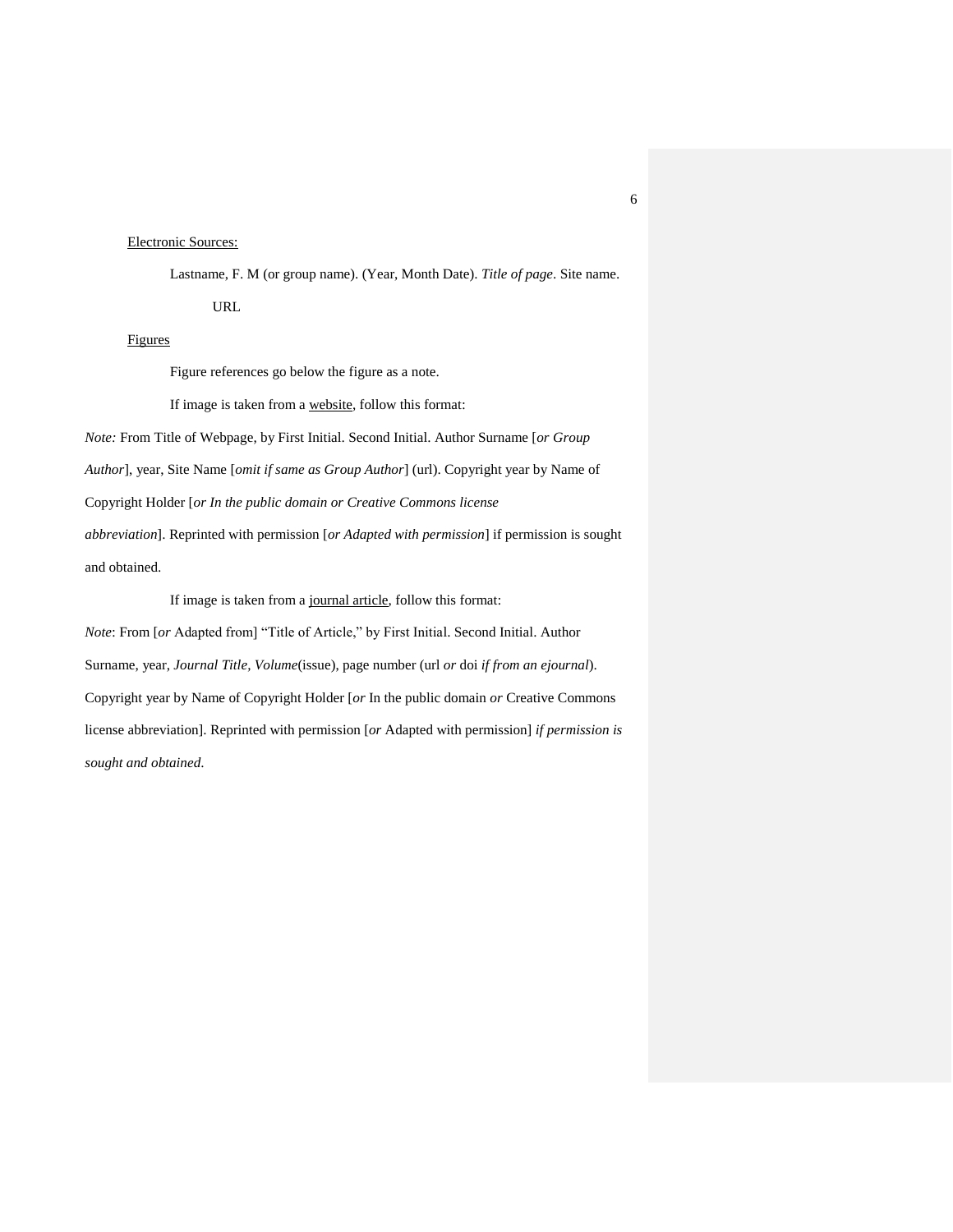# **References**

| Ambady, N., & Rosenthal, R. (1993). Half a minute: Predicting teacher evaluations from thin                                                      |                                                                                                                                                |  |  |  |
|--------------------------------------------------------------------------------------------------------------------------------------------------|------------------------------------------------------------------------------------------------------------------------------------------------|--|--|--|
| slices of nonverbal behavior and physical attractiveness. Journal of Personality and                                                             | <b>Commented [WC1]:</b> In the references list, the article title<br>is in sentence case, meaning the first word, the word                     |  |  |  |
| Social Psychology, 64(3), 431-441. https://doi.org/10.1037/0022-3514.64.3.431                                                                    | directly after a colon, and any proper nouns or acronyms<br>are capitalized, but everything else is in lower case.                             |  |  |  |
| American Association of University Professors. (n.d.). Background facts on contingent faculty                                                    |                                                                                                                                                |  |  |  |
| positions. Retrieved May 17, 2022, from                                                                                                          | <b>Commented [JZ2]:</b> For a source with no publication date,<br>use (n.d.) and include the date you retrieved it, in this                    |  |  |  |
| https://www.aaup.org/issues/contingency/background-facts                                                                                         | format: Retrieved Month Day, Year, from https://www                                                                                            |  |  |  |
| Anderson, K., & Miller, E. D. (1997). Gender and student evaluations of teaching. PS: Political                                                  |                                                                                                                                                |  |  |  |
| Science and Politics, 30(2), 216-219. https://doi.org/10.2307/420499                                                                             | <b>Commented [WC3]: Note that the journal name and the</b><br>volume number are in italics.                                                    |  |  |  |
| Armstrong, J. S. (1998). Are student ratings of instruction useful? American Psychologist,                                                       |                                                                                                                                                |  |  |  |
| 53(11), 1223-1224. https://doi.org/10.1037/0003-066X.53.11.1223                                                                                  |                                                                                                                                                |  |  |  |
| Attiyeh, R., & Lumsden, K. G. (1972). Some modern myths in teaching economics: The U.K.                                                          | <b>Commented [WC4]:</b> Spell out author last names (family<br>names) in full, but use only initials for given (first and                      |  |  |  |
| experience. American Economic Review, 62(1), 429-443.                                                                                            | middle) names. Don't include degrees or titles (M.D. Jr.).                                                                                     |  |  |  |
| https://www.jstor.org/stable/1821578                                                                                                             |                                                                                                                                                |  |  |  |
| Bachen, C. M., McLoughlin, M. M., & Garcia, S. S. (1999). Assessing the role of gender in                                                        |                                                                                                                                                |  |  |  |
| college students' evaluations of faculty. Communication Education, 48(3), 193-210.                                                               |                                                                                                                                                |  |  |  |
| https://doi.org/10.1080/03634529909379169                                                                                                        |                                                                                                                                                |  |  |  |
| Basow, S. A. (1995). Student evaluations of college professors: When gender matters. Journal of                                                  |                                                                                                                                                |  |  |  |
| Educational Psychology, 87(4), 656-665. https://doi.org/10.1037/0022-0663.87.4.656<br><b>Commented [WC5]:</b> The doi number needs to be written |                                                                                                                                                |  |  |  |
| Belcher, W. (2019). Writing your journal article in twelve weeks: A guide to academic                                                            | as a url, as shown. When your source gives you only the<br>number, add the prefix https://doi.org before the number<br>to turn it into a link. |  |  |  |
| <i>publishing success</i> (2nd ed.). University of Chicago Press.                                                                                | <b>Commented [JZ6]:</b> In the references list, book titles are<br>capitalized using sentence case (like article titles), but                  |  |  |  |
| Graham, W.J, Bell, J. S., Bullough, C. H. W. (2001). Can skilled attendance at delivery reduce                                                   | they're italicized like journal names.                                                                                                         |  |  |  |
| maternal mortality in developing countries <sup>?</sup> In V. De Brouwere, & W. Lerberghe (Eds.),                                                | <b>Commented [JZ7]:</b> This is a chapter in an edited book.                                                                                   |  |  |  |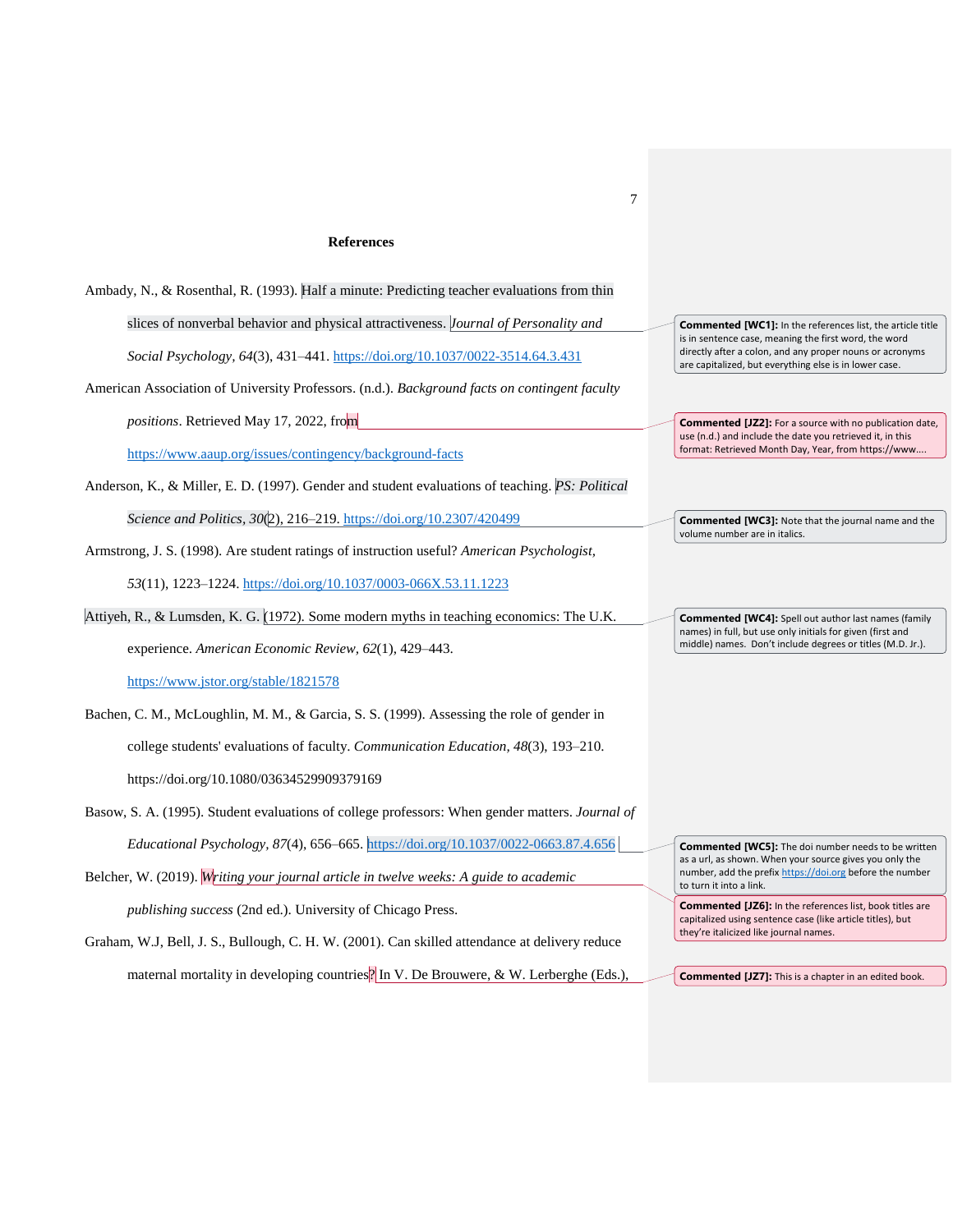*Safe motherhood strategies: A review of the evidence* (pp. 110-121). Centre for Sexual & Reproductive Health.

- Hamel, K., Tong, B., & Hofer, M. (2019, March 28). Poverty in Africa is now falling—but not fast enough*. Future Development*. https://www.brookings.edu/blog/futuredevelopment/2019 /03/28/poverty-in-africa-is-now-falling-but-not-fast-enough/
- Kelland, Z., & Sanchez, E. (2018, January 12). *Debunking 15 common myths and misconceptions about Africa: The African continent boasts several of the world's fastest growing economies.* Global Citizen. https://www.globalcitizen.org /en/content/africansare-all-poor-and-15-other-myths/
- Kerr, K. (2020, April 22). *Secondary education isn't always accessible for youth in Africa*. The Africa Report. [https://www.theafricareport.com/26442/secondary-education-isnt-always](https://www.theafricareport.com/26442/secondary-education-isnt-always-accessible-for-youth-across-africa/)[accessible-for-youth-across-africa/](https://www.theafricareport.com/26442/secondary-education-isnt-always-accessible-for-youth-across-africa/)
- National Institute on Aging. (n.d.). *Supporting older patients with chronic conditions.* National Institutes of Health, U.S. Department of Health & Human Services. Retrieved May 17, 2022, from https://www.nia.nih.gov/health/supporting-older-patients-chronic-conditions
- Plato (1989). *Symposium* (A. Nehamas & P. Woodruff, Trans.). Hackett Publishing Company. (Original work published ca. 385-378 BCE).
- Worldometer. (n.d.) *South Africa Population (live).* Retrieved May 17, 2022, from <https://www.worldometers.info/world-population/south-africa-population/>

**Commented [JZ8]:** For a blog post, treat the post like an article, and treat the blog name like a journal.

**Commented [JZ9]:** For a standalone document on a webpage, italicize the document title; use plain text for the name of the webpage.

**Commented [JZ10]:** For a report that was written and published by an agency that's part of a larger agency (for example, a government department or an nongovernmental organization (NGO)), use the parent organization as the publisher.